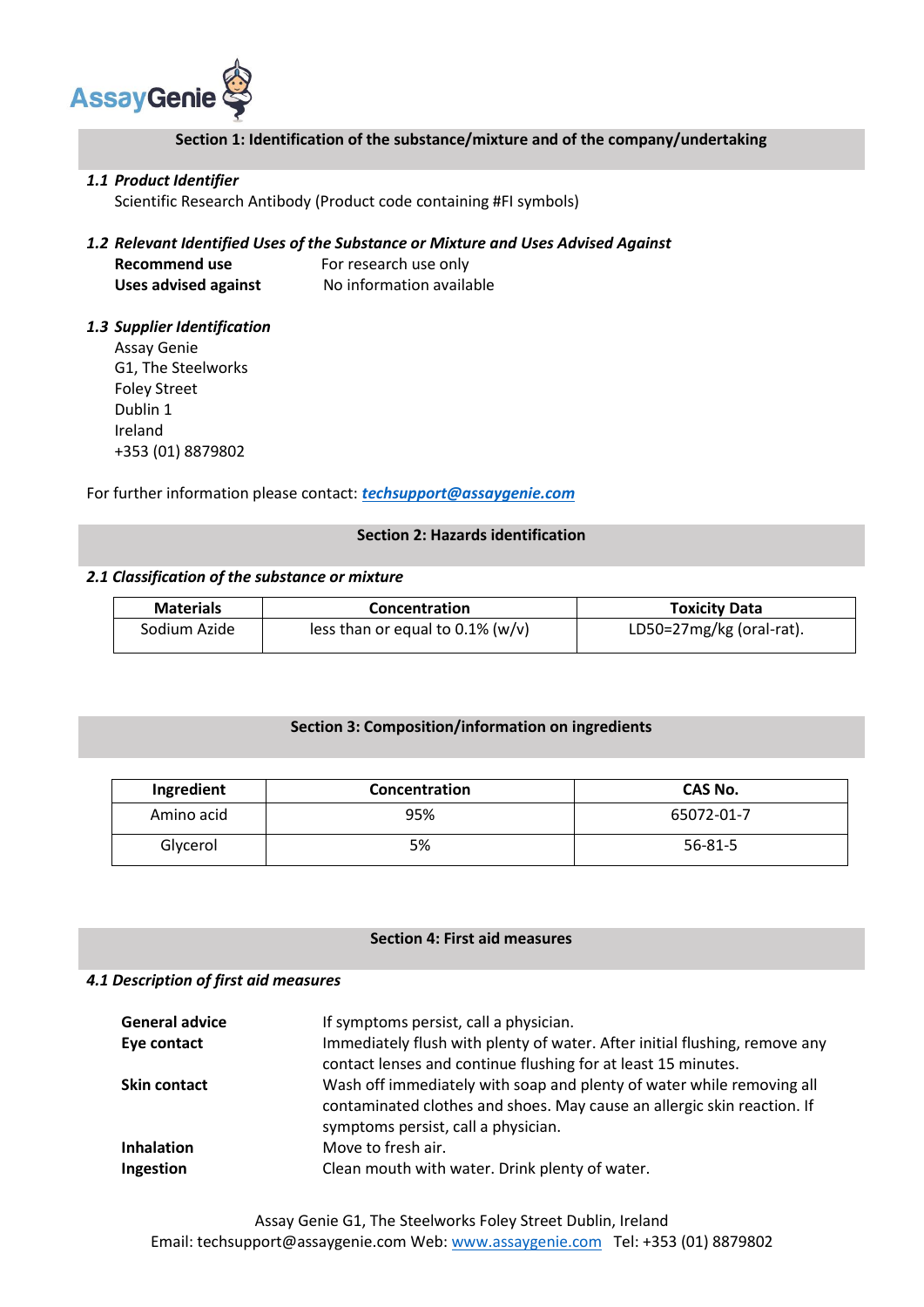

- *4.2 Most important symptoms and effects, both acute and delayed* **Main symptoms** see section 2.2.
- *4.3 Indication of any immediate medical attention and special treatment needed* **Notes to physician Treat symptomatically.**

#### **Section 5: Fire-fighting measures**

#### *5.1 Extinguishing media*

#### **Suitable extinguishing media**

Use extinguishing measures that are appropriate to local circumstances and the surrounding environment. Suggested media: Water Spray, Carbon Dioxide, Dry Chemical Powder or appropriate foam.

# **Extinguishing media which shall not be used for safety reasons**

No information available.

## *5.2 Special hazards*

None in particular.

# *5.3 Advice for fire-fighters*

## **Special protective equipment for fire-fighters**

As in any fire, wear self-contained breathing apparatus and full protective gear.

## **Section 6: Accidental release measurements**

#### *6.1 Personal precautions*

Use personal protective equipment. Avoid contact with the skin and the eyes. Evacuate personnel to safe areas. Keep people away from and upwind of spill/leak.

#### *6.2 Environmental precautions*

Try to prevent the material from entering drains or water courses.

#### *6.3 Methods for containment*

Prevent further leakage or spillage if safe to do so

# *6.4 Methods for cleaning up*

Soak up with inert absorbent material. Pick up and transfer to properly labeled containers. After cleaning, flush away traces with water and detergent.

#### **Section 7: Handling and storage**

#### *7.1 Advice on safe handling*

This product is considered Non-Hazardous under 29 CFR 1910.1200.

#### *7.2 Storage conditions*

Store at -20°C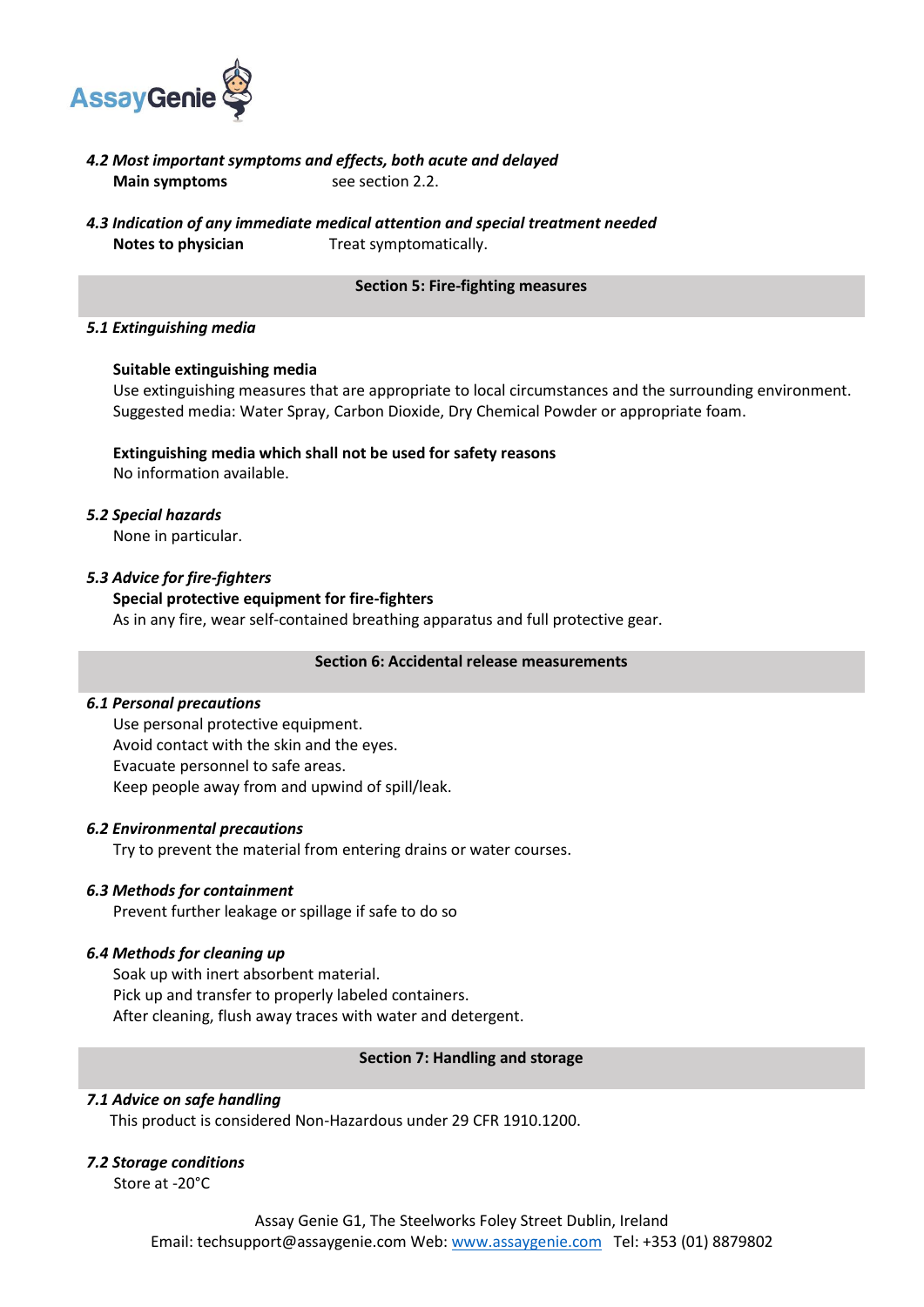

Keep out of the reach of children. Keep container tightly closed. Keep containers tightly closed in a cool, well-ventilated place. Keep in properly labeled containers.

*7.3 Specific end use*  **Specific use(s)** No information available. **Exposure scenario** No information available.

## **Section 8: Exposure controls/personal protection**

| 8.1 Personal Protection       |                                                                                                                                                                                                                                                                                                                                                                                                                                          |
|-------------------------------|------------------------------------------------------------------------------------------------------------------------------------------------------------------------------------------------------------------------------------------------------------------------------------------------------------------------------------------------------------------------------------------------------------------------------------------|
| Eye/face protection           | Tightly fitting safety goggles. Face-shield.                                                                                                                                                                                                                                                                                                                                                                                             |
| Skin and body protection      | No special protective equipment required                                                                                                                                                                                                                                                                                                                                                                                                 |
| <b>Respiratory protection</b> | Any experiments should be carried out in the fume hood or in areas with<br>adequate ventilations.<br>If exposure limits are exceeded or irritation is experienced, NIOSH/MSHA<br>approved respiratory protection should be worn. Positive-pressure<br>supplied air respirators may be required for high airborne contaminant<br>concentrations. Respiratory protection must be provided in accordance<br>with current local regulations. |

#### **Section 9: Physical and chemical properties**

# *9.1 Information on basic physical and chemical properties*

| Appearance:                     | Clear Liquid            |
|---------------------------------|-------------------------|
| Odour<br><b>Initial Boiling</b> | <b>Odourless</b><br>N/A |
| <b>Flash point</b>              | N/A                     |
| (closed cup)                    | °C                      |
| pH Value                        | N/A                     |
| <b>Solubility</b>               | N/A                     |
| <b>Density/Relative</b>         | N/A                     |
| <b>Density Viscosity:</b>       | N/A                     |

# **Section 10: Stability and reactivity**

# *10.1 Reactivity*

No information available

## *10.2 Chemical stability*

Stable under recommended storage conditions.

# *10.3 Precautionary Statements*

Wash hands thoroughly after handling. Wear protective gloves, clothing and eye and face protection.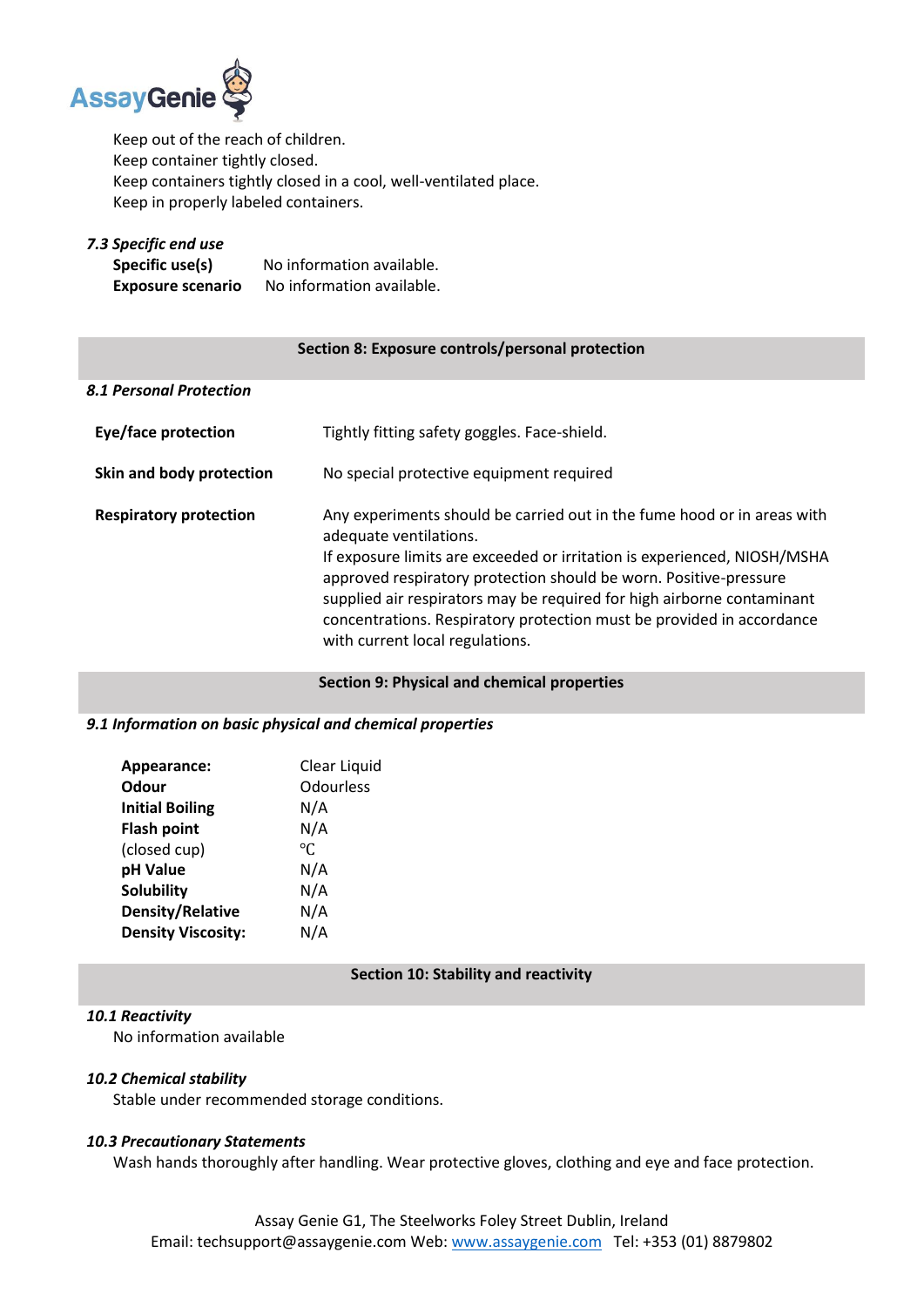

# *10.4 Conditions to avoid*

None known based on information supplied.

# *10.5 Incompatible materials*

None known based on information supplied.

## *10.6 Hazardous decomposition products*

None known based on information supplied.

# *10.7 Hazardous polymerization*

Hazardous polymerization does not occur.

## **Section 11: Toxicological information**

## *11.1 Information on toxicological effects*

| <b>Acute toxicity</b> |                                                                                                                                                                                                                                              |
|-----------------------|----------------------------------------------------------------------------------------------------------------------------------------------------------------------------------------------------------------------------------------------|
| <b>General advice</b> | If symptoms persist, call a physician.                                                                                                                                                                                                       |
| Eye contact           | Immediately flush with plenty of water. After initial flushing, remove any<br>contact lenses and continue flushing for at least 15 minutes                                                                                                   |
| <b>Skin contact</b>   | May be harmful if inhaled and absorbed through skin. Wash off immediately with<br>soap and plenty of water while removing all contaminated clothes and shoes. May<br>cause an allergic skin reaction. If symptoms persist, call a physician. |
| <b>Inhalation</b>     | Move to fresh air.                                                                                                                                                                                                                           |

| <b>Ingestion</b> | Clean mouth with water. Drink plenty of water. |
|------------------|------------------------------------------------|
|                  |                                                |

| <b>Chemical Name</b>                   | LD <sub>50</sub> Oral | LD <sub>50</sub> Dermal | LC <sub>50</sub> Inhalation       |
|----------------------------------------|-----------------------|-------------------------|-----------------------------------|
| Sodium chloride                        | 3000mg/kg (Rat)       | >10000mg/kg (Rabbit)    | >42000mg/m <sup>3</sup> /1H (Rat) |
| Sodium dihydrogen<br>orthophosphate    | 17000mg/kg (Rat)      |                         |                                   |
| Potassium chloride                     | 2600mg/kg (Rat)       |                         |                                   |
| Potassium dihydrogen<br>orthophosphate |                       | >4640mg/kg (Rabbit)     | -                                 |

# **Chronic toxicity**

| <b>Carcinogenic effects</b>  | No information available. |
|------------------------------|---------------------------|
| <b>Mutagenic effects</b>     | No information available. |
| <b>Reproduction toxicity</b> | No information available. |
| <b>Teratogenic effects</b>   | No information available. |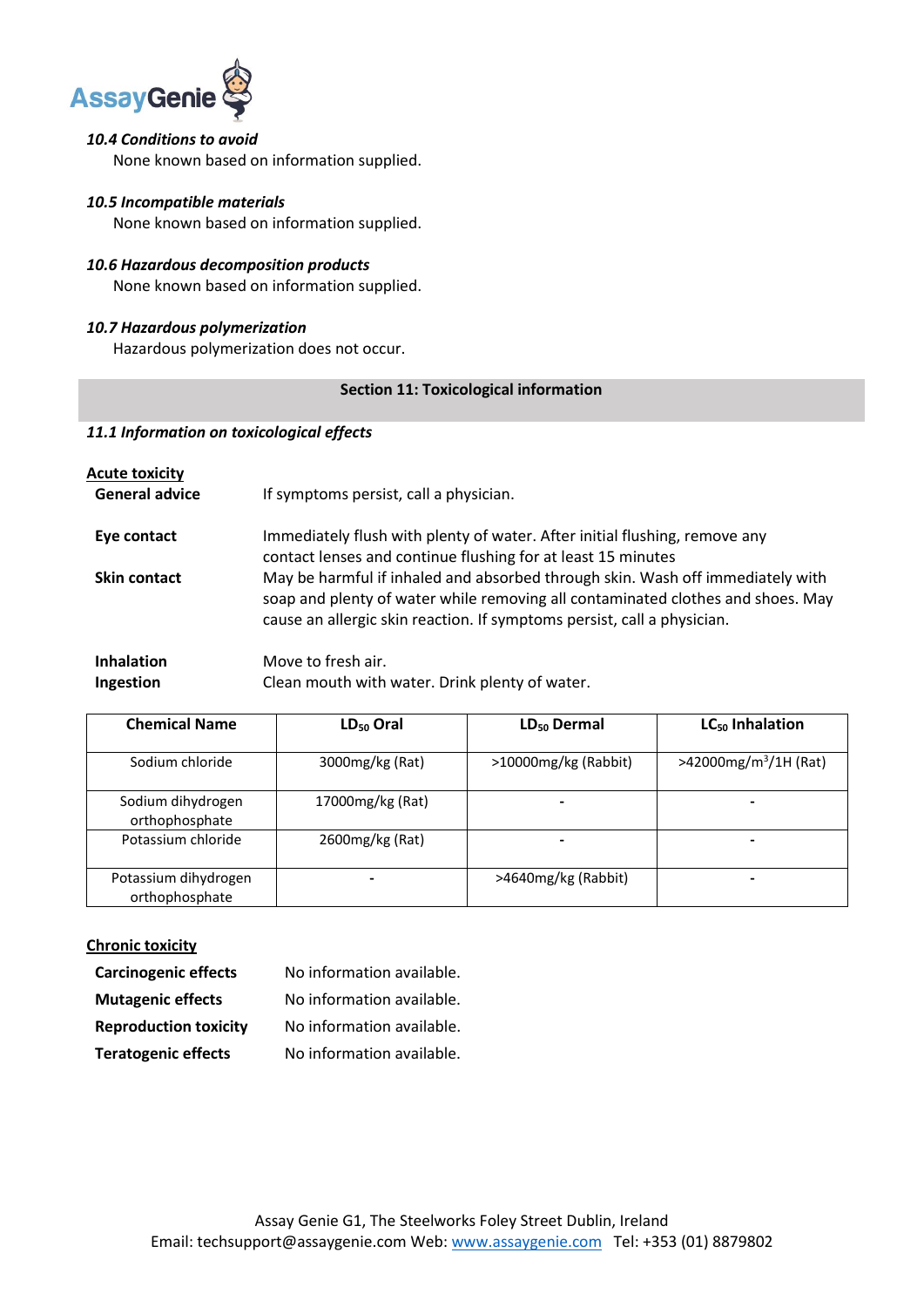

# **Section 12: Ecological information**

## *12.1 Toxicity*

The environmental impact of this product has not been fully investigated.

## **Section 13: Disposal considerations**

#### *Waste disposal methods*

Contact a licensed professional waste disposal service to dispose of this material. This material could become a hazardous waste if it is mixed with or otherwise comes in contact with a hazardous waste, if chemical additions are made to this material, or if the material is processed or otherwise altered. Consult the appropriate state, regional, or local regulations for additional requirements.

| Waste from residues / unused products | Dispose of in accordance with local regulations                                                                                                                                                                         |
|---------------------------------------|-------------------------------------------------------------------------------------------------------------------------------------------------------------------------------------------------------------------------|
| <b>Contaminated packaging</b>         | Empty containers should be taken to an approved waste<br>handling site for recycling or disposal                                                                                                                        |
| <b>Other information</b>              | According to the European Waste Catalogue, Waste<br>Codes are not product specific, but application specific.<br>Waste codes should be assigned by the user based on the<br>application for which the product was used. |

#### **Section 14: Transport information**

IATA: Not dangerous goods DGR: Not dangerous goods

# **Section 15: Regulatory information**

Regulation:

Not a hazardous substance or mixture according to Regulation 29 CFR 1910.1200

# **Section 16: Other information**

Copyright © 2020 Assay Genie, a Reagent Genie Ireland limited Brand

Antibodies must be stored at -20°C.

This company shall not be held liable for any damage resulting from handling or from contact with the above product. This material must only be handled by suitably qualified experienced scientists in appropriately equipped and authorized facilities. The above information is believed to be correct but does not purport to be all inclusive and should be used as a guild only for experienced personnel. Always consult your safety advisor and follow appropriate local and national safety legislation. The absence of warning must not, under and circumstance be taken to mean that no hazard exists.